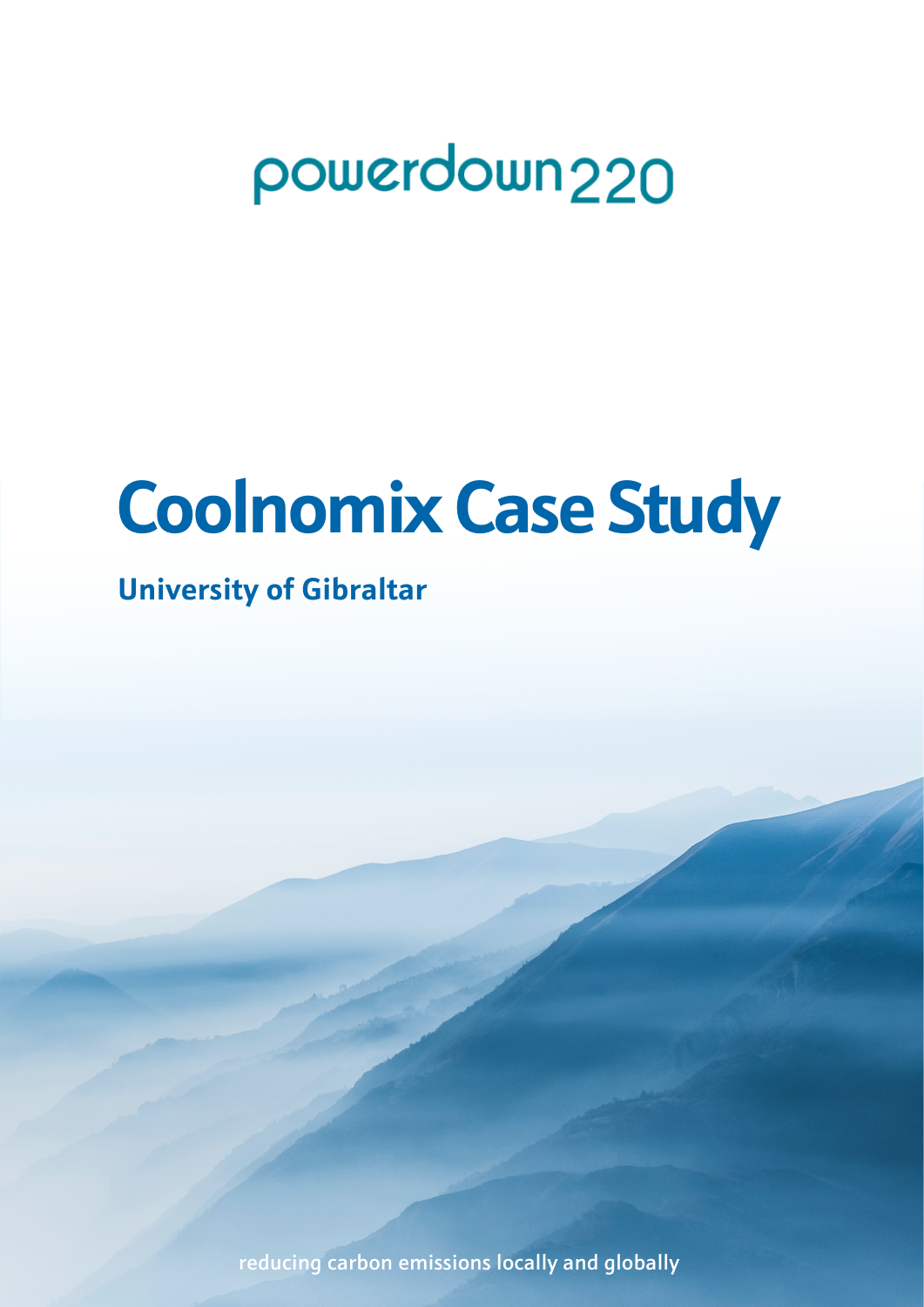

The University of Gibraltar is a world-leading research and academic institution based in the British Overseas Territory.

#### Coolnomix Model

4 x AC-01 for air-conditioning use + 4 x MID smart meters with GPS capability for remote monitoring

#### Direct Annual Savings



### **Coolnomix®**

Reduce the energy consumption of your air-conditioning and refrigeration without affecting the output you need. Our technology is maintenance free and can be easily installed by our qualified engineers with no disruption to your operation. You can expect up to 40% energy saving on your air-conditioning and up to 30% on your refrigeration.

*We keep your people, equipment and produce cool, and your energy budget from overheating*

## **Client**

The University of Gibraltar is committed to high-quality teaching and learning, world-leading research, academic freedom as well as to the sustainable development of Gibraltar and its importance in the Mediterranean region.

Their commitment to sustainability runs throughout all of their practices, from the management of the University's campus and facilities, through to community engagement, sustainable catering, teaching and learning.

### **Overview**

The purpose of the trial was 'proof of concept' and to identify the potential for reducing both carbon emissions and direct energy consumption with the installation of COOLNOMIX - a unique patented intelligent thermostat.

Emissis carried out a 14-day trial on four air-conditioning units located in the Lower Atrium at the University of Gibraltar on behalf of the Government of Gibraltar.

## **Trial**

On the 27/06/2019 COOLNOMIX devices were installed and connected to each of the Daikin 6-14 kW rated units.

To measure the energy consumed four MID smart meters, with remote connectivity, were connected to the external condensers.

Data recording commenced on the 01/07/2019. COOLNOMIX was bypassed (OFF) and the air-conditioning operated as 'normal' for 168 hours (7 days) until 07/07/2019. COOLNOMIX (ON) was operational for 168 hours (7 days) from the 08/07/2019 to 14/07/2019 (7 days).

During the 14-day trial, the metered half-hourly and 4-hourly data was collected and analysed.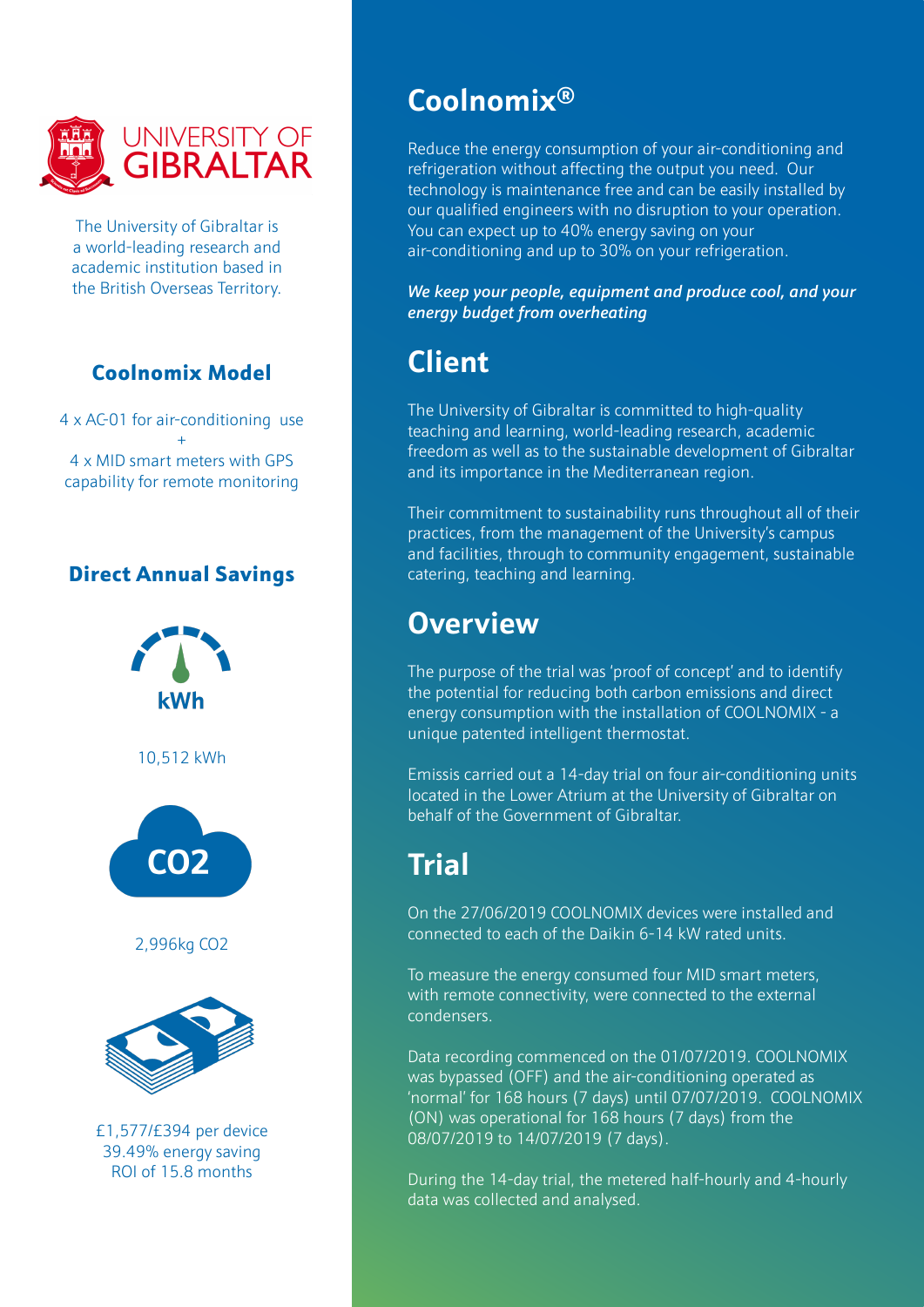### **Results**

#### **Daily**

COOLNOMIX active (ON) reduced daily energy consumption by 39.49%, (see Figure 1), providing a reduction of 7.2kWh per day per device.

This saving is based on using 77.21kWh over 168 hours with COOLNOMIX active (ON) and 127.61kWh over 168 hours with COOLNOMIX inactive (OFF).

#### **Daily energy consumption (kWh) and saving with COOLNOMIX**



*Figure 1: Daily energy consumption and saving*

#### **Annual energy consumption (kWh) and annual saving with COOLNOMIX**



*Figure 2: Annual energy consumption and savings*

#### **Annual**

The calculated 7.2kWh daily saving with COOLNOMIX equates to annual energy savings of 2,628 kWh (see Figure 2) which is equivalent to a carbon emissions reduction of 747kg CO2 (per device).

The annual savings were calculated on an average daily consumption showing:

COOLNOMIX (ON) consumption 11.03 kWh COOLNOMIX (OFF) consumption 18.23 kWh COOLNOMIX offers annual savings of 2,628 kWh

*COOLNOMIX will reduce your carbon emissions by 749kg per annum, per device.* 

#### **Summary**

COOLNOMIX was installed and the data proved the technology's worth against just four air-conditioning units at the University of Gibraltar with a saving of 39.49% on energy consumption.